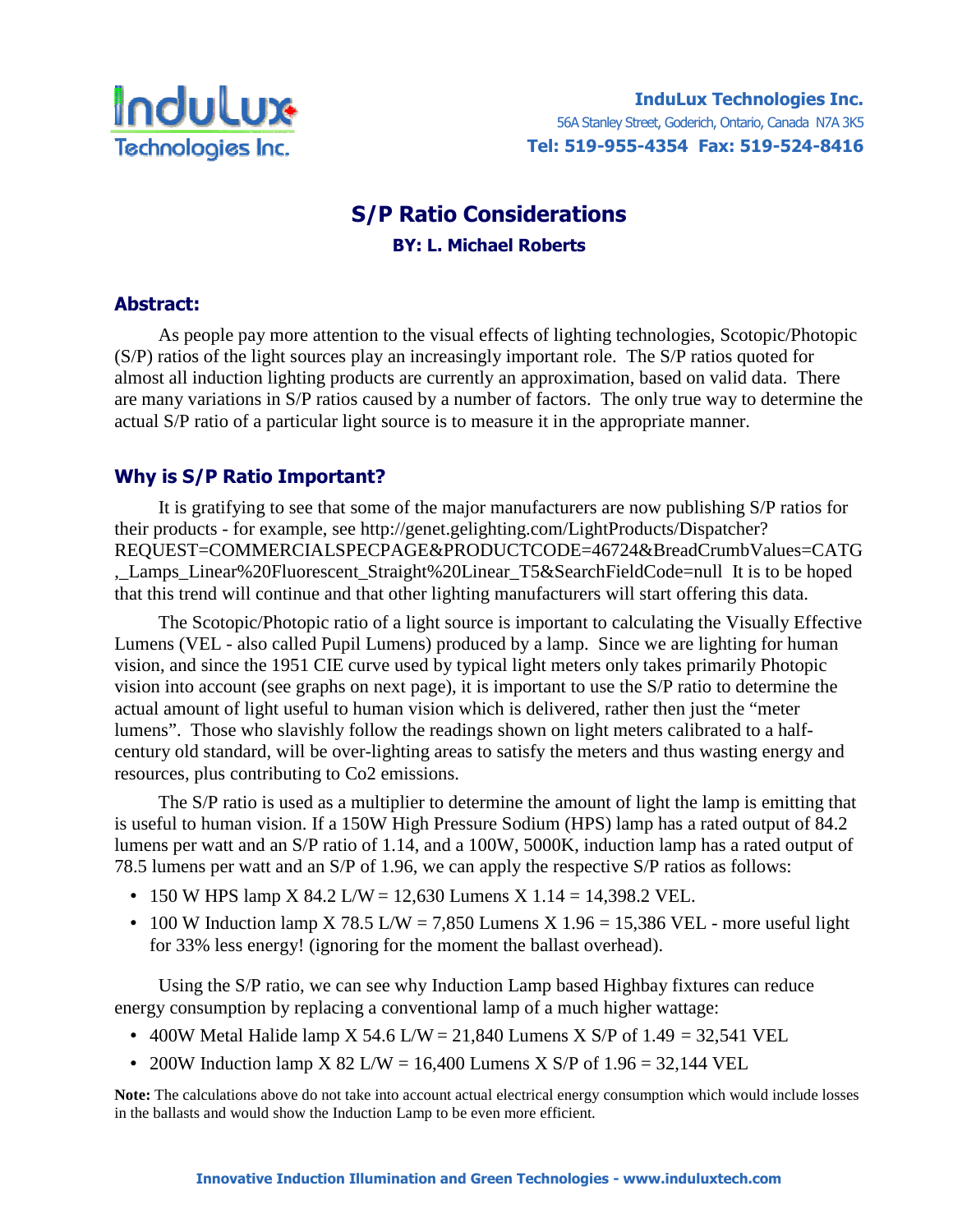

### InduLux Technologies Inc. 56A Stanley Street, Goderich, Ontario, Canada N7A 3K5 Tel: 519-955-4354 Fax: 519-524-8416

**The 1951 CIE Photopic Luminosity Curve** - The calibration curve used in typical light meters (on left), peaks around 550 nanometres which is in the green region. Thus light sources which emit a large amount of green are seen by light meters as "brighter" than other light sources which, while they may have less green, have other spectral components that are equally important for good vision. This is because the meter calibration is largely ignoring additional blue components in the lamp output which are seen by the scotopic vision of the human eye (See chats blow).

**Photopic vision** - This is the scientific name for human vision under well lit conditions such as daylight or bright artificial light. The cone cells are responsible for sensing light in three different bands of colour, Red (around 575 nanometres), Green (around 535 nanometres), and Blue (around 445 nanometres). We use Photopic vision in daylight and the CIE response curve used in light meters is close to the spectral sensitivity of Photopic vision.

**Scotopic vision** - This is the scientific name for the generally monochromatic vision of the eye in low lighting conditions, socalled "night vision". The rod cells are responsible for Scotopic vision and they are more sensitive to blue light than other colours. The CIE response curve for light meters does not take Scotopic vision into account.

**Mesopic Vision** - This is the scientific name for a relatively new way of looking at human vision which takes both the Photopic and Scotopic visual response curves into account. This is somewhat complicated as it takes the extra element of wavelength sensitivity into account.

#### **Why The Light Meters are Wrong - A Practical Example**

 For years, and even today, Low Pressure Sodium lamps (LPS/SOX) have been touted at the most "energy efficient" light source as they appear to provide the highest lumens per watt when measured with conventional light meters calibrated to the 1951 CIE curve.

 Looking at the diagram on the right, we can see why this claim is made, despite the fact that the light is almost monochromatic. The yellow/orange light of LPS lamps does not allow for quality vision. You will note from the graph that the LPS lamps (orange line) have a very large and well defined output spike around 589 nm. This spike occurs near the peak of sensitivity of the CIE Luminosity curve (blue line) of around 550 nm. As a result, the LPS lamps score high in the Lumens/Watts readings, while actually producing nearly monochromatic light where people have difficulty distinguishing colours and which is not pleasant to work under.



Innovative Induction Illumination and Green Technologies - www.induluxtech.com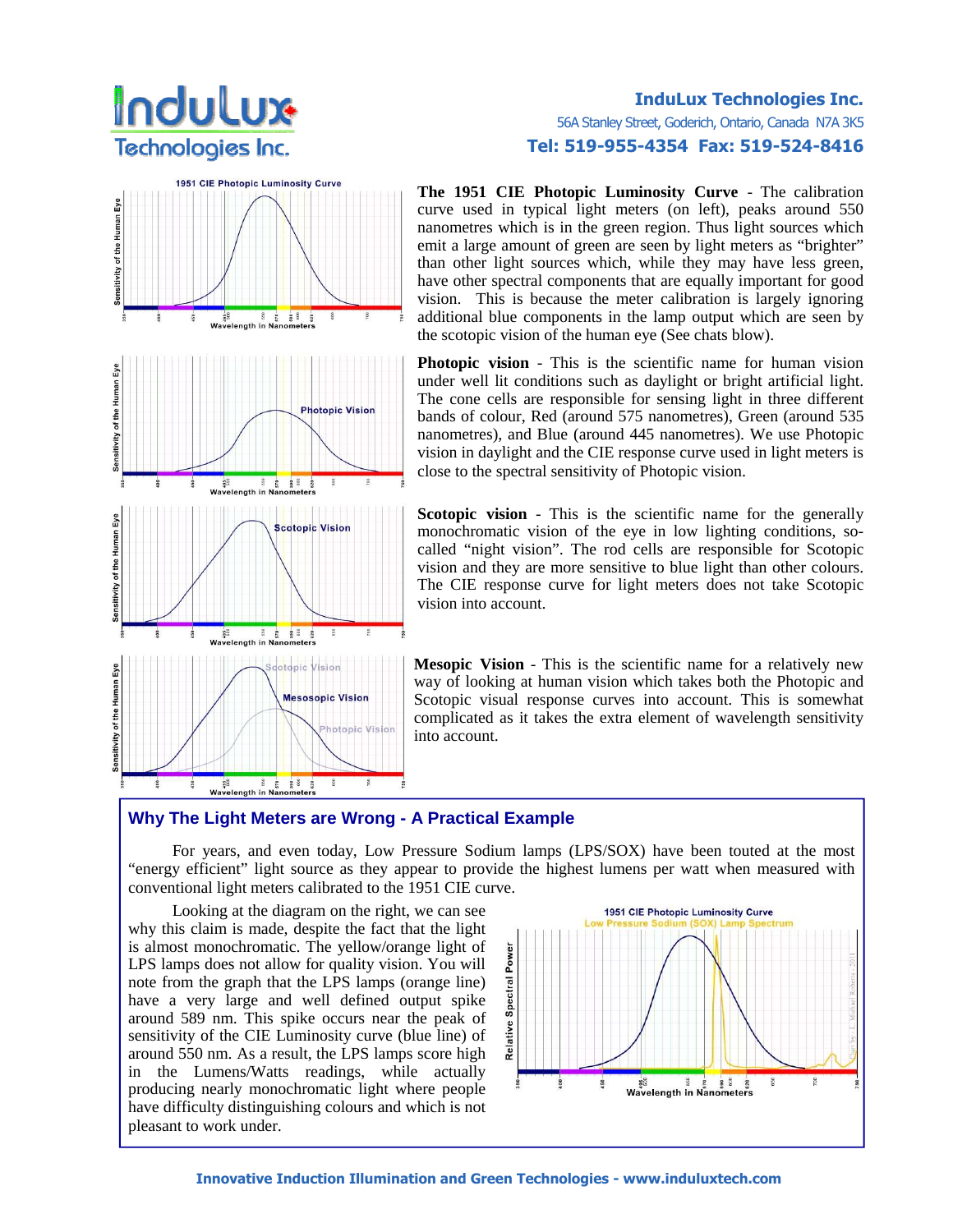

# Current Induction Lighting S/P Ratios:

 The S/P ratios currently used by almost all of the induction lighting manufacturers today can be traced back to charts first published in "The Science Behind Magnetic Induction Lighting" paper. Those S/P ratios were derived in consultation with Francis Rubenstein but were based on using the colour temperature of the induction lamps for placement on the S/P ratio chart.

While this approached is reasonably accurate - within  $+/- 7.5\%$  - there are a number of factors that can influence the actual S/P ratio of the Induction Lamps.

## Factors that influence S/P ratios:

 There are a number of factors which influence the S/P ratio of an Induction lamp (or of fluorescent lamps for that matter as induction lamps produce light by the same principal);

- Most of the manufacturers use a standard, pre-mixed, tri-phosphor coating from domestic suppliers. China limits the export of 'rate earth' materials thus imported phosphors tend to be much more expensive.
- Even within the 5,000K coatings (as an example) provided by the domestic suppliers, there are variations in the amount of red, green and blue phosphors in the mixture. While the overall colour temperature is 5,000K, these minor variations in the ratio of the Red, green and Blue phosphors can affect the S/P ratio.
- Further, even small batch-to-batch variations in the phosphors can lead to colour temperature drift of as much as  $+/- 500$ K.
- Within the domestically produced tri-phosphor coatings, there are also variations in the types of the red, green and blue phosphors used. Each particular phosphor has its peak of spectral emission at a different wavelength, so while the overall colour temperature may be as specified, the differences in emission peaks can cause variations in the S/P ratio. Thus a 5000K formulation from supplier A may have a slightly different S/P ratio than a 5000K formulation from supplier B.
- The gas fill within the induction lamp can also play a role in the S/P ratio depending on it's composition. Some gas fills will produce slightly more blue, red or green light which can affect the overall spectral balance of the lamp. This is more likely to be a manufacturer-tomanufacturer variation as each manufacturer tends to use their own gas-fill formula.

 Since the overall objective of the manufacturers is to produce lamps with as low an input cost as possible, little attention has been devoted to the effort of formulating a phosphor coating that offers a high S/P ratio and consistent colour temperatures (less than +/- 250K drift). The manufacturers tend to use the standard domestic coatings as used in the production of CFL lamps as these phosphors are plentiful and relatively cheap.

## Measuring the S/P ratio:

 Since the industry currently relies on approximations published some years ago, and customers seem to be happy to accept these approximations, no real effort has gone into providing